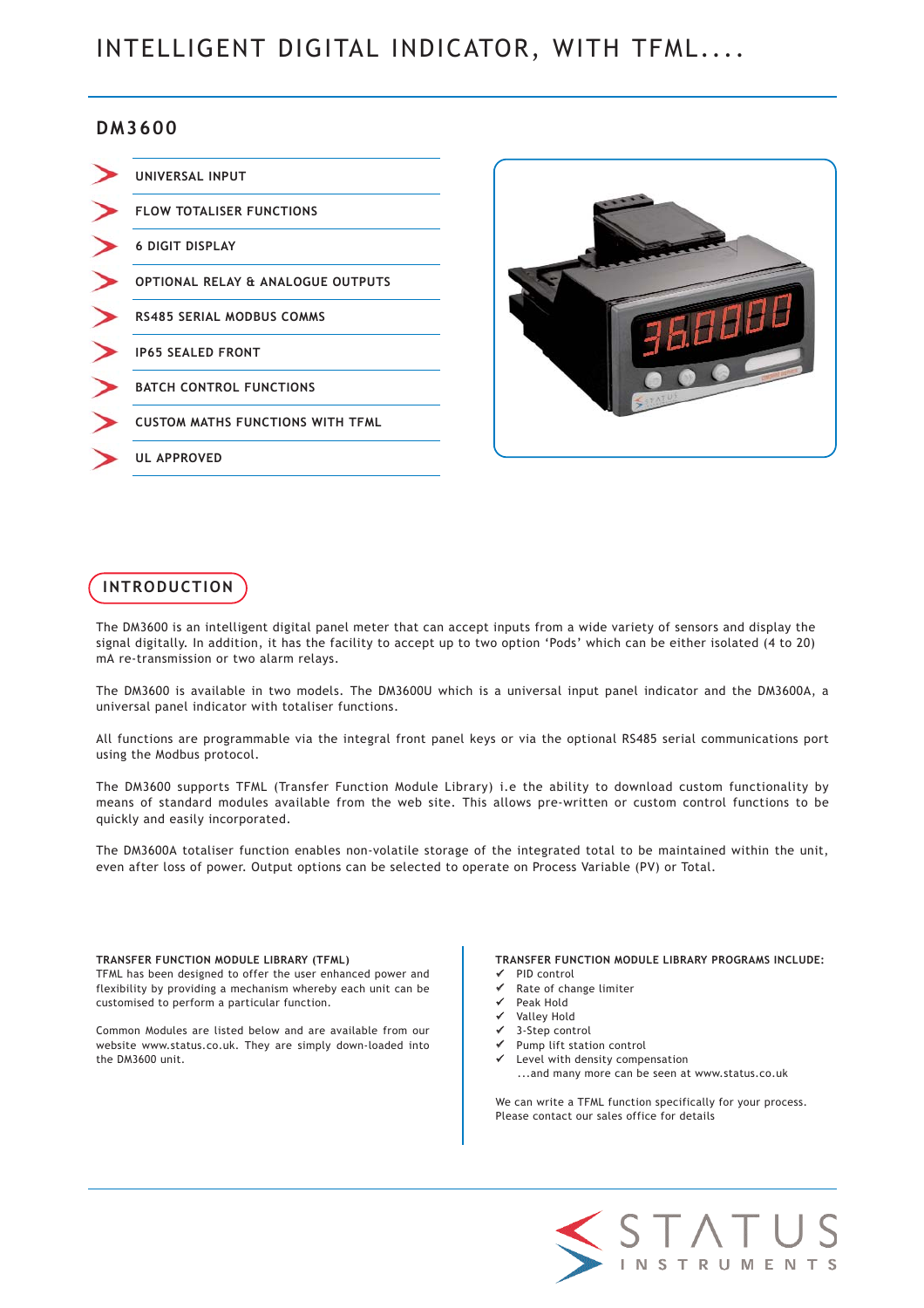## **SPECIFICATIONS @ 20 °C**

**UNIVERSAL INPUT TYPES** Sensor **Range and Linearisation** mA (4 to 20) mA, ± 20 mA, ± 10 mA RTD Pt100, Ni120, Custom\*1<br>T/C K, J, T, R, S, B, N, L, B  $mV + 100 mV$ Volts  $\pm 10 \text{ V}, \pm 5 \text{ V}, (1 \text{ to } 5) \text{ V}, \pm 1 \text{ V}$ Minimum Span Any span within the range can

#### **CURRENT INPUT**

| Basic Accuracy  | 0.05 % FS $\pm$ 0.05 % of reading*2                                             |
|-----------------|---------------------------------------------------------------------------------|
| Thermal Drift   | $0.02\%$ /°C                                                                    |
| Input Impedance | $20 \Omega$                                                                     |
| Linearity       | Linear, $X\frac{1}{2}$ , $X\frac{3}{2}$ , $X\frac{5}{2}$ , Custom <sup>*1</sup> |
|                 |                                                                                 |

A 19.5 V  $\pm$  0.5 V @ 25 mA isolated power supply is available to power the current loop.

K, J, T, R, S, B, N, L, B, E,

be selected, but the recommended span is > 10 %

Custom<sup>\*1</sup>

of range

#### **RTD**

| Sensor Range              |      | (-200 to 850) °C (18 to 390 $\Omega$ ) |
|---------------------------|------|----------------------------------------|
| Linearisation             |      | BS EN60751/JISC1604/Custom*1           |
| <b>Basic Accuracy</b>     |      | 0.1 °C $\pm$ 0.05 % of reading*2       |
| Thermal Drift             | Zero | 0.004 $\Omega$ /°C                     |
|                           | Span | $0.01 \%$ /°C                          |
| <b>Excitation Current</b> |      | $1 \text{ mA}$                         |
| Lead Resistance Effect    |      | $0.002 °C/\Omega$                      |
| Max Lead Resistance       |      | 50 $\Omega$ /leg                       |
|                           |      |                                        |

#### Accuracy  $\pm 0.04$  % FS or  $\pm 0.04$  % reading or

Linearisation BS 4937/IEC 584 3/Custom\*1 Cold Junction Error  $\pm 0.5$  °C Cold Junction Tracking 0.05 °C/°C Cold Junction Range (-20 to 60) °C Thermal Drift Zero 4 µV/°C Span 0.002 %/°C

#### **VOLTAGE INPUT**

Thermal Drift 0.01 %/°C Input Impedance 1 MΩ

Basic Accuracy 0.04 % FS  $\pm$  0.04 % of reading\*<sup>2</sup> Linearity Linear,  $X^{1/2}$ ,  $X^{3/2}$ ,  $X^{5/2}$ , Custom<sup>\*1</sup> Range  $\pm 100 \text{ mV}, \pm 1 \text{ V}, \pm 5 \text{ V}, \pm 10 \text{ V},$ (1 to 5) V

 $\pm$  0.5 °C, whichever is greater\*2

#### \*Notes:

- 1. Custom can be up to 60 co-ordinate pairs or up to 7 segments of 15th order polynominal
- 2. Full accuracy for any span > 10 % of range
- 3. Accuracy true for (500 to 1760) °C
- 4. Accuracy true for (400 to 1650) °C

## **REMOTE DIGITALS OPTION 01**

Two isolated digital inputs are available to reset latched alarms, reset peak and valley memories, reset total or for customised use with TFML.

## **OUTPUT OPTIONS**

**PLUG IN AND PLAY OPTIONS** Simple plug in pre-calibrated units, no dismantling or re-calibration.

### **POD-3000/02 DUAL RELAY ALARM/PULSE**

| Two independent relay outputs |          |                               |            |
|-------------------------------|----------|-------------------------------|------------|
| Contacts                      |          | 2 x changeover relays with    |            |
|                               |          | common wiper                  |            |
| Ratings                       |          | AC                            | DC         |
| Maximum Load                  |          | 5 A @ 250 V                   | 5 A @ 30 V |
| Maximum Power                 |          | 1250 VA                       | 150 W      |
| Maximum Switching             |          | 253 V                         | 125 V      |
| Electrical Life               |          | 10*5 operations at rated load |            |
| Mechanical Life               |          | 50 million operations         |            |
| Termination                   | Standard | 5 way tension clamp connector |            |
|                               | Optional | Screw terminals               |            |

Relay can be set as High/Low or deviation alarm on rate or total, or configured to 100 ms output pulse at pre-determined total intervals.

Ranges (0 to 100) mA (Active or Passive)

#### **POD-3000/03 ISOLATED RE-TRANSMISSION**

|                          | (0 to 20) mA (Active or Passive) |
|--------------------------|----------------------------------|
|                          | (4 to 20) mA (Active or Passive) |
| Minimum Current Output   | $0 \text{ mA}$                   |
| Maximum Current Output   | $23 \text{ mA}$                  |
|                          | 0.07 % F.S.                      |
|                          | 1 part in 30 000                 |
| Active                   | 1 K $\Omega$                     |
| Passive                  | $[(Vsupp1V-2)/22]$ K $\Omega$    |
| Max. Ext. Supply Voltage | 30 V (Passive mode)              |
|                          | $0.2 \mu A/V$                    |
|                          | $<$ 3 $\mu$ A                    |
|                          | <b>500 VAC</b>                   |
|                          | 1 $\mu$ A/ $\degree$ C           |
| Standard                 | 5 way tension clamp connector    |
| Optional                 | Screw terminals                  |
|                          |                                  |

#### **VOLTAGE OUTPUTS**

Voltage Outputs may be obtained by connecting an external resistor and selecting the appropriate current range, as shown in the table below.

| <b>RESISTOR</b> | <b>CURRENT</b> | <b>OUTPUT</b> |
|-----------------|----------------|---------------|
| 1 K $\Omega$    | $(0 to 10)$ mA | (0 to 10) V   |
| 500 $\Omega$    | (0 to 20) mA   | (0 to 10) V   |
| $250 \Omega$    | (4 to 20) mA   | (1 to 5) V    |

#### **GENERAL**

| Filter (seconds)        |                | None, Programmable (fixed),<br>Adaptive |
|-------------------------|----------------|-----------------------------------------|
| Power Supply            | S1             | (90 to 264) VAC (50 to 60) Hz*8         |
|                         | S <sub>2</sub> | (20 to 35) VDC                          |
| Power Consumption       |                | 10 VA (worst case) 6 VA typical         |
| Isolation (Tested to)   |                | 1/0 ports 500 V                         |
|                         |                | Supply to I/O 3750 V                    |
| <b>ENVIRONMENTAL</b>    |                |                                         |
| Sealing to Panel        |                | IP65                                    |
| Ambient Operating Range |                | $(-30 \text{ to } 60)$ °C               |
| Ambient Storage         |                | $(-50 \text{ to } 85)$ °C               |
| Ambient Humidity        |                | (10 to 90) % RH                         |
| <b>EMC</b>              |                |                                         |
| Emissions & Immunity    |                | <b>BS EN61326</b>                       |
| Safety                  |                | <b>BS EN61010-1</b>                     |
|                         |                | UL Approved                             |

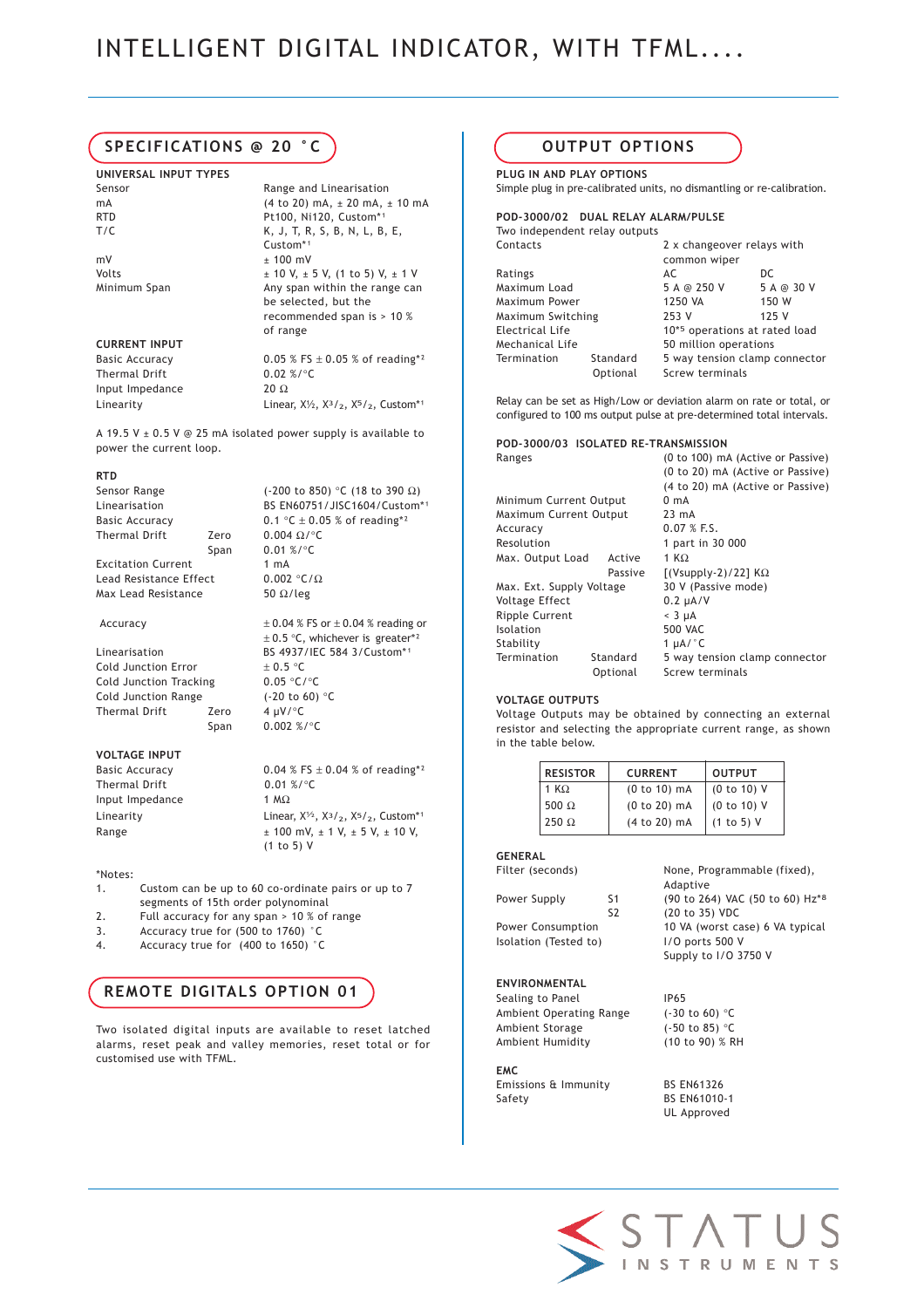# INTELLIGENT DIGITAL INDICATOR, WITH TFML....

### **SET UP**

Configuration can be set up either from the integral front panel keys or via the optional serial Modbus communications interface.The front panel keys and display give access to a user menu. The menu type can be set to 'Short', whereby only the most common menu items are presented, or 'Full', where all menu items are presented.

## **OTHER SOFTWARE FEATURES**

Start up alarm delay Peak and Valley memories\*5 Password protection Set baud rate Set device address Set 2 or 4 wire comms

| <b>FEATURE</b>                                                        | <b>SHORT MENU</b>                                                                                                                                      | <b>FULL MENU</b>                    |
|-----------------------------------------------------------------------|--------------------------------------------------------------------------------------------------------------------------------------------------------|-------------------------------------|
| DM3600<br>Universal<br>Indicator                                      | Sensor Type<br>Range<br>Linearity<br><b>User Linearisation</b><br>Decimal Point<br><b>Engineering Lo</b><br>Engineering Hi<br>Autoscale                | <b>Units</b><br>Burns out<br>Filter |
| DM3600A<br><b>Universal</b><br>Indicator<br>with Flow<br>totalisation | Sensor Type<br>Range<br>Linearity<br>User Linearisation<br>Decimal Point<br>Display Rate/Total<br>Engineering Lo<br><b>Engineering Hi</b><br>Autoscale |                                     |
| Dual Alarm Pod*6<br>Pod-3000/02                                       | Set point<br><b>Alarm Action</b>                                                                                                                       |                                     |
| <b>Isolated Current</b><br>re-transmission*6<br>Pod-3000/03           | Re-transmission<br>Type<br>Span                                                                                                                        |                                     |

#### **FRONT PANEL RUN TIME CONTROLS (Single Channel Units)**

| Clear: | latched alarms            |
|--------|---------------------------|
|        | Total                     |
|        | Peak/valley               |
| Edit   | Set point shortcut        |
| Show   | Peak reading*5            |
| Show   | Valley reading*5          |
| Show   | Secondary variable*7      |
| Show   | Electrical value*7        |
| Show   | Upper 6 digits of total*7 |

## \*NOTES:

- 
- 5. *'U' Version only.*<br>6. Can be applied Can be applied to either Rate or Total for 'A' versions.
- 7. 'A' Version only.
- 8. (90 to 253) VAC, (50 to 60) Hz for UL & LVD compliance.

## **CONNECTIONS**

| $\sim$<br>w<br>۰, |
|-------------------|
|-------------------|

5 way tension clamp connector (2 Part) Comms + Digitals 8 way RJ45 connector (Supplied with matching plug and 1 m cable)

### **COMMUNICATIONS OPTION 01**

#### **RS485 MODBUS COMMUNICATIONS**

DM3600 is available with RS485 serial communications using MODBUS RTU protocol, and is compatible with the vast majority of software platforms used in the process control industry.

| Physical Layer       | 4 wire or 2 wire half duplex RS485  |
|----------------------|-------------------------------------|
| Protocol             | Modbus RTU format Isolation 500 VAC |
| Maximum Fan out      | 32 units (can be increased with     |
|                      | repeaters)                          |
| Termination Standard | <b>RS485</b>                        |
|                      |                                     |

#### **M-CONFIG**

With the RS485 Modbus serial communications option fitted, remote programming and interrogation can be performed from a PC. To facilitate this Status Instruments have written a comprehensive, easy to use, configuration software program called M-Config, which is available *free of charge* from our web site www.status.co.uk This program also communicates with the Medacs back of panel range.

Also available are RS232/485 convertors to convert the RS232 normally standard on PC computers to the more industrial RS485 suitable for multidrop applications over long distances. Contact Sales for details.

#### **M-SCADA**

M-Scada software is available in 2 versions, Lite for up to 50 tags, and Professional for up to 100 tags. The Scada package integrates with Medacs and the DM3000 series and provides a cost effective way of constructing a powerful control and monitoring system.

# **MECHANICAL DETAILS**

Material ABS/PC Weight 230 gms Panel cut out (92 x 45) mm

Flammability IEC707 FVO, UL 94VO

(All dimensions in mm)